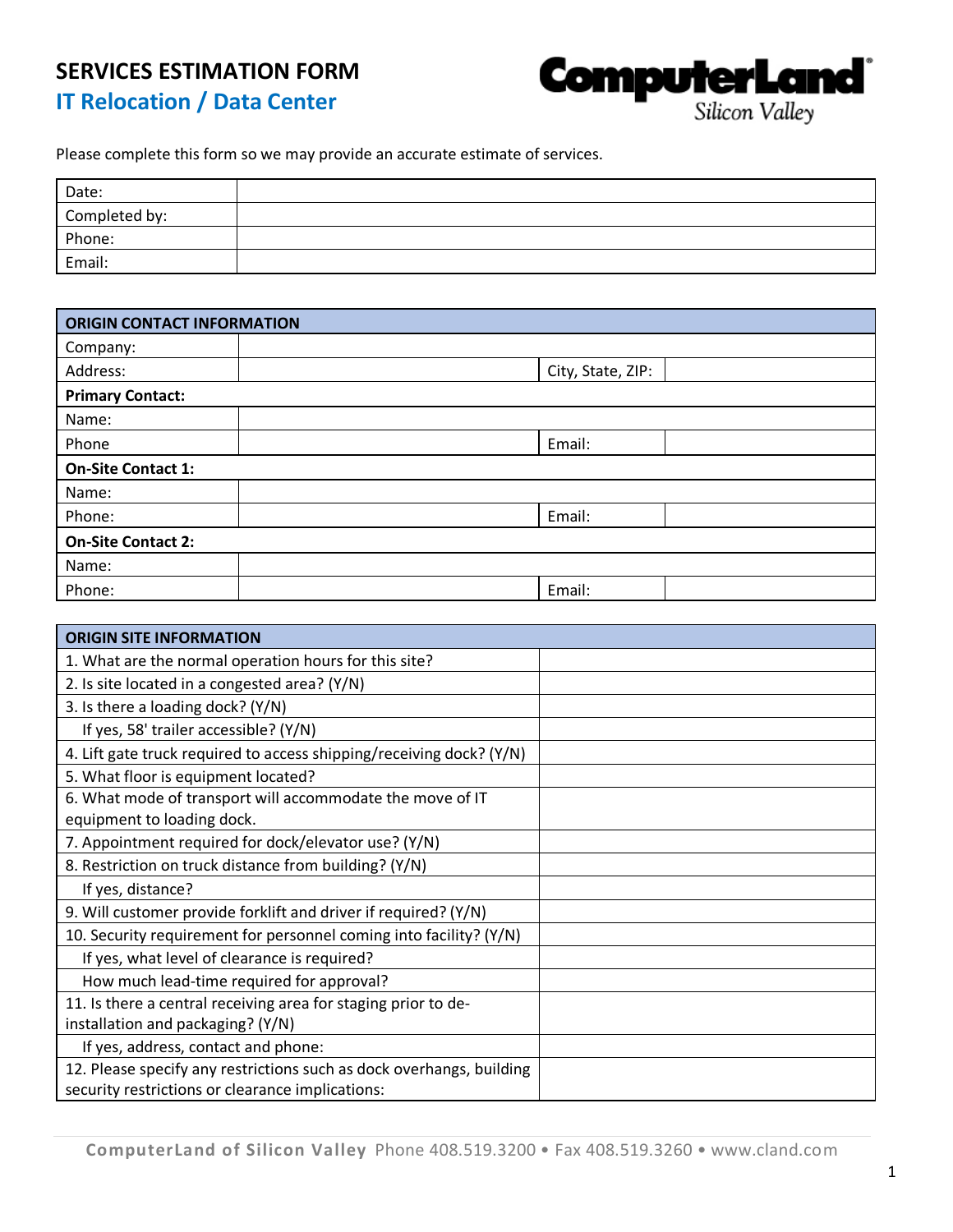| <b>DESTINATION CONTACT INFORMATION</b> |  |                   |  |  |  |
|----------------------------------------|--|-------------------|--|--|--|
| Company:                               |  |                   |  |  |  |
| Address:                               |  | City, State, ZIP: |  |  |  |
| <b>Primary Contact:</b>                |  |                   |  |  |  |
| Name:                                  |  |                   |  |  |  |
| Phone                                  |  | Email:            |  |  |  |
| <b>On-Site Contact 1:</b>              |  |                   |  |  |  |
| Name:                                  |  |                   |  |  |  |
| Phone:                                 |  | Email:            |  |  |  |
| <b>On-Site Contact 2:</b>              |  |                   |  |  |  |
| Name:                                  |  |                   |  |  |  |
| Phone:                                 |  | Email:            |  |  |  |

| <b>DESTINATION SITE INFORMATION</b>                                  |  |
|----------------------------------------------------------------------|--|
| 1. What are the normal operation hours for this site?                |  |
| 2. Is site located in a congested area? (Y/N)                        |  |
| 3. Is there a loading dock? (Y/N)                                    |  |
| If yes, 58' trailer accessible? (Y/N)                                |  |
| 4. Lift gate truck required to access shipping/receiving dock? (Y/N) |  |
| 5. What floor is equipment located?                                  |  |
| 6. What mode of transport will accommodate the move of IT            |  |
| equipment to loading dock:                                           |  |
| 7. Appointment required for dock/elevator use? (Y/N)                 |  |
| 8. Restriction on truck distance from building? (Y/N)                |  |
| If yes, distance?                                                    |  |
| 9. Will customer provide forklift and driver if required? (Y/N)      |  |
| 10. Security requirement for personnel coming into facility? (Y/N)   |  |
| If yes, what level of clearance is required?                         |  |
| How much lead-time required for approval?                            |  |
| 11. Is there a central receiving area for staging prior to           |  |
| de-installation and packaging? (Y/N)                                 |  |
| If yes, address, contact and phone:                                  |  |
| 12. Please specify any restrictions such as dock overhangs, building |  |
| security restrictions or clearance implications:                     |  |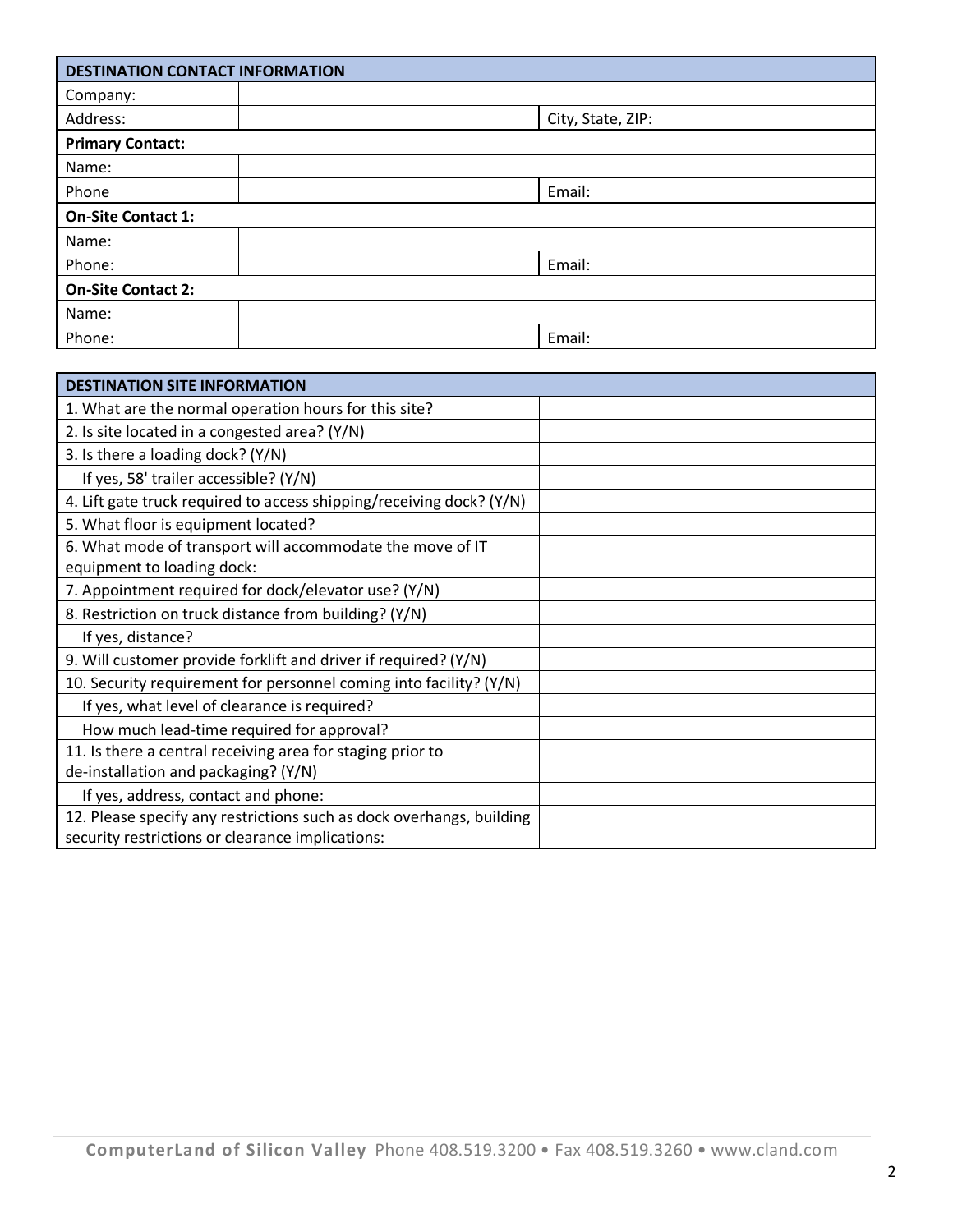| <b>RELOCATION TIMELINE</b>                                                                                                                     |  |
|------------------------------------------------------------------------------------------------------------------------------------------------|--|
| If move is in phases over several dates, please add additional page(s), with timeline and equipment list per phase.                            |  |
| NOTE: Standard ground transit time is [Enter # - #] weekdays.                                                                                  |  |
| If you need a shorter transport time, do you want us to quote                                                                                  |  |
| express or air freight? (Y/N)                                                                                                                  |  |
| Is this project to be done during normal or after hours? (Y/N)                                                                                 |  |
| $\mathbf{1}$ , and $\mathbf{1}$ , and $\mathbf{1}$ , and $\mathbf{1}$ , and $\mathbf{1}$ , and $\mathbf{1}$ , and $\mathbf{1}$<br>$\mathbf{r}$ |  |

We will do our best to accommodate your dates, taking into consideration for transportation and lead time given.

| <b>KEY RELOCATION DATES</b>               | <b>DATE</b> | <b>TIME</b> |  |
|-------------------------------------------|-------------|-------------|--|
|                                           | mm/dd/yyyy  | AM / PM     |  |
| De-Installation and Packing:              |             |             |  |
| Scheduled Pick-up at Origin:              |             |             |  |
| <b>Scheduled Delivery at Destination:</b> |             |             |  |
| Re-installation and Acceptance Testing:   |             |             |  |
| All systems Need to be Functional:        |             |             |  |

| <b>EQUIPMENT INFORMATION FOR:</b>                                                                     |  |  |  |  |  |  |  |
|-------------------------------------------------------------------------------------------------------|--|--|--|--|--|--|--|
| 1. Are there any other special packaging requirements? (Y/N)                                          |  |  |  |  |  |  |  |
| If yes, please explain:                                                                               |  |  |  |  |  |  |  |
| NOTE: We recommend that certain equipment types should be transported in climate-controlled vehicles. |  |  |  |  |  |  |  |
| 2. Would you like us to quote equipment with climate requirements                                     |  |  |  |  |  |  |  |
| through partners who specializes in this service? (Y/N)                                               |  |  |  |  |  |  |  |
| 3. Services Contract No.:                                                                             |  |  |  |  |  |  |  |
| 4. Is stated equipment covered under the contract? (Y/N)                                              |  |  |  |  |  |  |  |
| 5. Is stated equipment within the warranty period? (Y/N)                                              |  |  |  |  |  |  |  |
| 6. Is any non- <i>[Customer]</i> equipment to be packaged and / or                                    |  |  |  |  |  |  |  |
| transported? (Y/N)                                                                                    |  |  |  |  |  |  |  |
| If yes, please indicate which equipment is non- <i>[Customer]</i> in the                              |  |  |  |  |  |  |  |
| Equipment Detail Information Section or through a separate                                            |  |  |  |  |  |  |  |
| spreadsheet of the equipment.                                                                         |  |  |  |  |  |  |  |
| 7. Would you like us to provide the technical de-install and                                          |  |  |  |  |  |  |  |
| re-install labor for your non-[Customer] systems at additional cost?                                  |  |  |  |  |  |  |  |
| [Customer] EQUIPMENT DETAIL INFORMATION:                                                              |  |  |  |  |  |  |  |
| NOTE: It is recommended relocating system(s) in their racks, as long as the rack is moving.           |  |  |  |  |  |  |  |
| All systems will remain racked, unless indicated below.                                               |  |  |  |  |  |  |  |
| If applicable, please also list any related storage or monitors associated their racks.               |  |  |  |  |  |  |  |
|                                                                                                       |  |  |  |  |  |  |  |
| Provide the following details for Equipment Relocation:                                               |  |  |  |  |  |  |  |

| Vendor/OEM | <b>Model</b><br>Server/Library | Serial #<br>(MUST HAVE) | Qty | <b>Clustered</b><br>Y/N | <b>Unrack at</b><br><b>Origin</b><br>Y/N | <b>Rerack at</b><br><b>Destination</b><br>Y/N | <b>Height</b> | Weight |
|------------|--------------------------------|-------------------------|-----|-------------------------|------------------------------------------|-----------------------------------------------|---------------|--------|
|            |                                |                         |     |                         |                                          |                                               |               |        |
|            |                                |                         |     |                         |                                          |                                               |               |        |
|            |                                |                         |     |                         |                                          |                                               |               |        |
|            |                                |                         |     |                         |                                          |                                               |               |        |
|            |                                |                         |     |                         |                                          |                                               |               |        |

**ComputerLand of Silicon Valley** Phone 408.519.3200 • Fax 408.519.3260 • www.cland.com